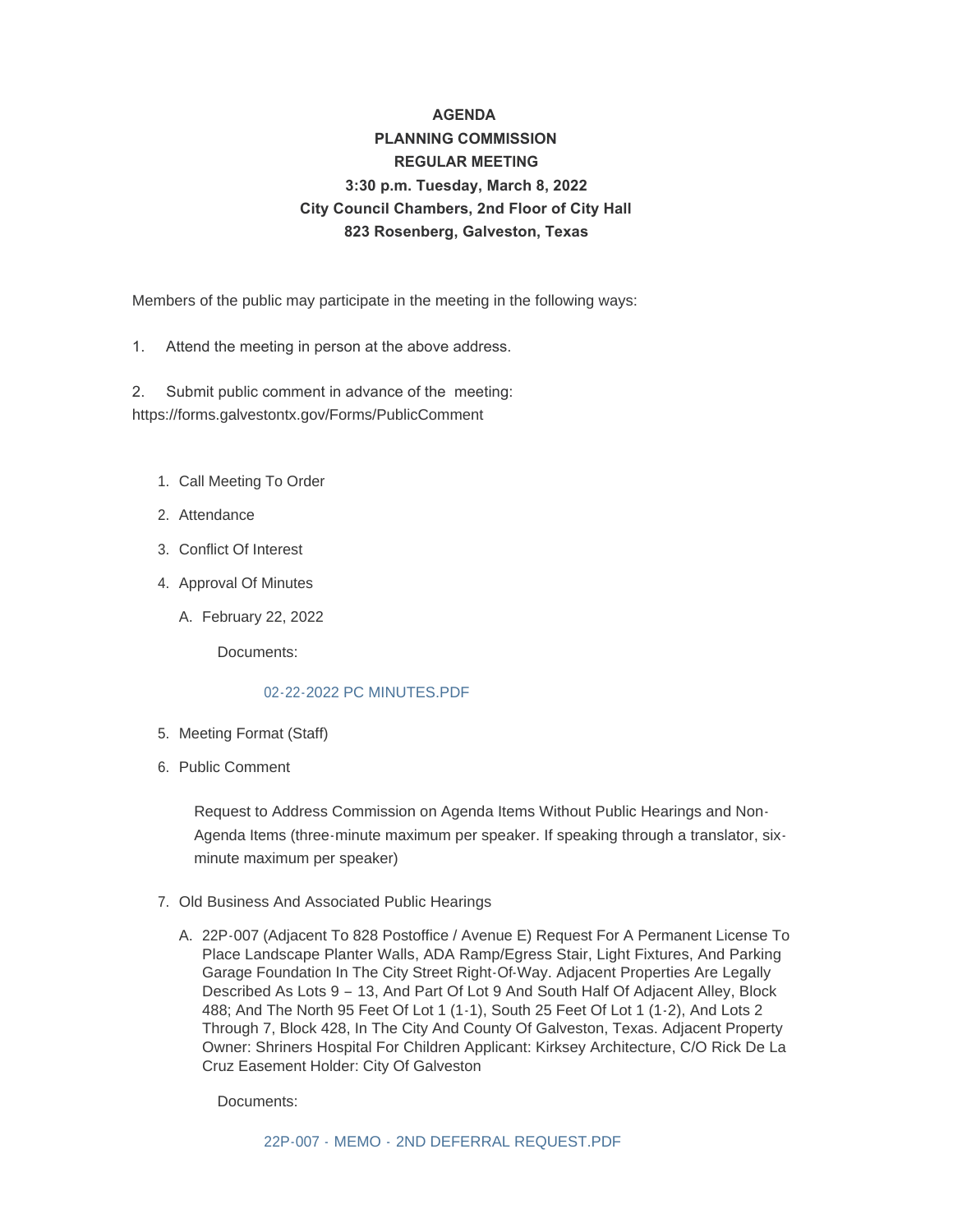B. 21P-074 (1128 Seawall) Request For A Planned Unit Development (PUD) Overlay District To Establish A Mixed-Use Development Consisting Of Multi-Family Dwellings, Retail-Commercial, And Accessory Parking Structure Land Uses. Properties Are Legally Described As: M. B. Menard Survey, North Part Of Lot 8, Southeast Block 23, Galveston Outlots; M. B. Menard Survey, Lots 11 Through 14 And Part Of Lots 9 And 10, Southeast Block 23, Galveston Outlots, And North ½ Of Adjacent Avenue N; M. B. Menard Survey, Lot 7, Southeast Block 23, Galveston Outlots; M. B. Menard Survey, Lot 6 And East 1/2 Of Lot 5, Southeast Block 23, Galveston Outlots; M. B. Menard Survey, West 1/2 Of Lot 5 (3005-1), Southeast Block 23, Galveston Outlots; M. B. Menard Survey, East 1/2 Of Lot 4 (3004-2), Southeast Block 23, Galve

Documents:

## 21P-074 - MEMO - [DEFERRAL REQUEST 2\\_032222.PDF](https://www.galvestontx.gov/AgendaCenter/ViewFile/Item/13814?fileID=32319)

- 8. New Business And Associated Public Hearings
	- A. CHANGE OF ZONING
	- 22P-012 (17130 FM 3005 And Adjacent Vacant Parcel) Request For A Change Of 1. Zoning From Residential, Single-Family (R-1) And Residential, Townhouse (R-2) To Resort-Recreation (RES/REC). Properties Are Legally Described As Abstract 121, Page 30 & 31, Hall And Jones Survey, Tract 71, 72.960 Acres And Abstract 121, Page 30 & 31, Hall And Jones Survey, Tract 73, 80.000 Acres, In The City And County Of Galveston, Texas. Applicant: Ronald Gustafson Property Owners: Gustafson, Inc. And Ronald And Dora Gustafson

Documents:

## 22P-012 - [PKT.PDF](https://www.galvestontx.gov/AgendaCenter/ViewFile/Item/13815?fileID=32336)

2. 22P-013 (1502, 1504, 1505, 1506, 1507, 1510, 1512, 1514, 1515, 1521, 1602, 1606, 1608, 1609, 1611, 1613, 1615, 1616, 1619, 1620, 1621, 1624, 1628, 1701, 6802, 6807, 6808, 6809, 6814, 6815, 6827, 6828, 6901, 6915 Driftwood Ln, 1501, 1504 Bayou Homes Dr, 6500, 6510, 6520 Bayou Front Dr, 6902, 6902, 6912, And 6920 Ave O.) Request For A Change Of Zoning In Order To Designate A Portion Of The Driftwood Neighborhood As A Restricted Residential, Single-Family (R-0) Zoning District. Lots 18 Thru 20, 21 & 22, 25 & 26, Block 1, Pabsts Bayview Addition, East ½ Of Lots 7 And 8 (7-3), West ½ Of Lots 7 & 8 & North-West Part Of Lot 9 (7-2), West ½ Of Lots 24 Thru 26 (24-1), Part Of Lot 96 (96-2), Trimble & Lindsey, Section 1, Lots 3 & Part Of 2 & 4, Sproule Addition, Part Of Lot 96 (96-5), Trimble & Lind

Documents:

#### 22P-013 - MEMO - [DEFERRAL REQUEST.PDF](https://www.galvestontx.gov/AgendaCenter/ViewFile/Item/13816?fileID=32321)

### B. LICENSE TO USE

22P-009 (Adjacent To 1414 19th Street) Request For A License To Use To Place A 1. Covered Porch In The City Of Galveston Right-Of-Way. Adjacent Property Is Legally Described As M.B. Menard Survey, North 40 Feet Of Lot 14 (2014-0), Southwest Block 20, Galveston Outlots, In The City And County Of Galveston, Texas. Applicant: Loree Tillman Adjacent Property Owners: Loree Tillman And Susan Storzum Easement Holder: City Of Galveston

Documents: